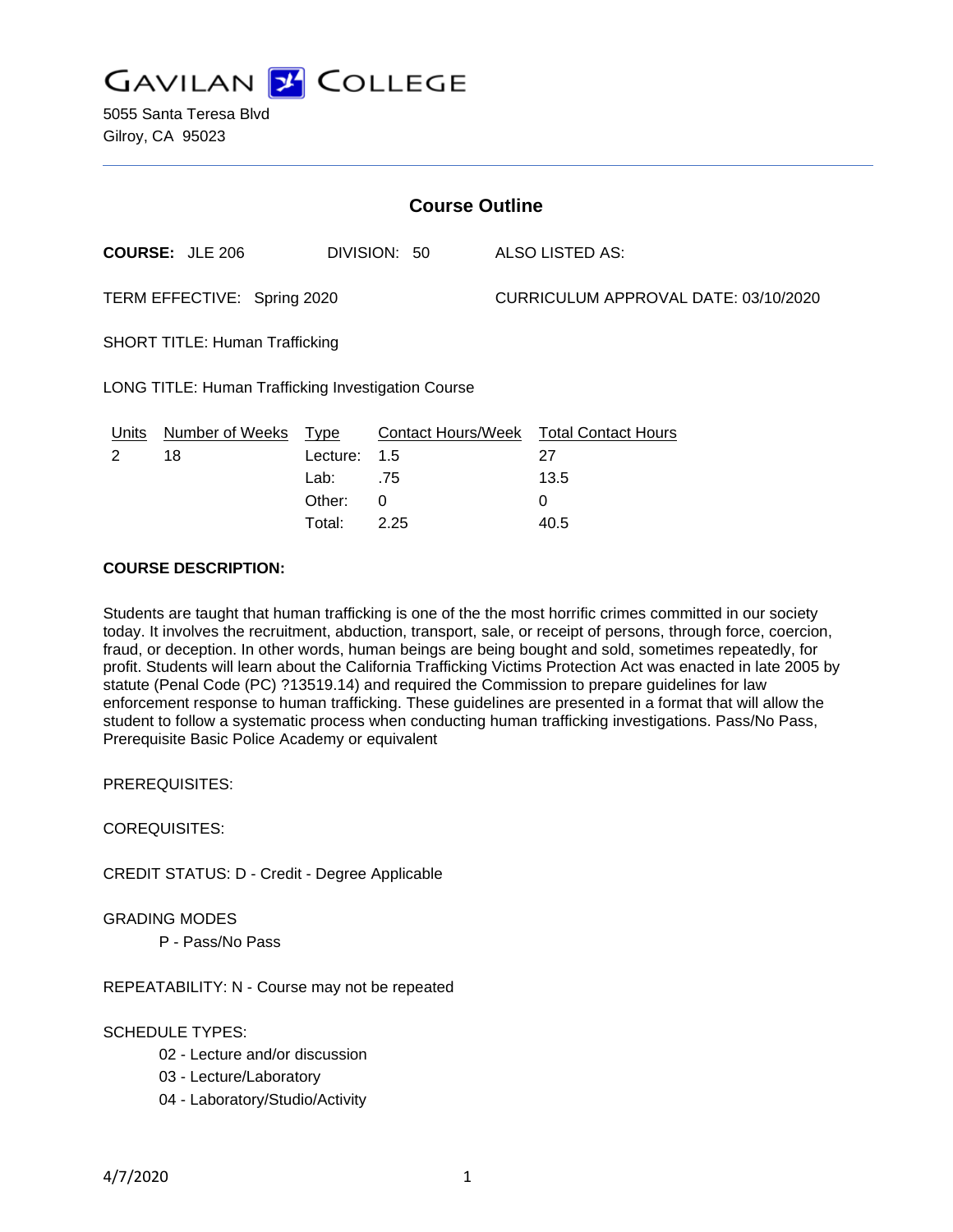# **STUDENT LEARNING OUTCOMES:**

By the end of this course, a student should:

1. Develop specialized skills and knowledge necessary for investigators to collaboratively conduct effective investigations unique to human trafficking cases.

# **CONTENT, STUDENT PERFORMANCE OBJECTIVES, OUT-OF-CLASS ASSIGNMENTS**

Curriculum Approval Date: 03/10/2020

Lecture Content:

- I. Human Trafficking Overview and Victimology
- A. Distinguish Human Trafficking criminal elements in sex and labor trafficking
- 1. Types of traffickers and subculture of pimping
- B. Definition of Human Trafficking: Sex and Labor Trafficking
- C. Core Elements of HT
- D. Why is it the epidemic that it is?
	- 1. Social Media
- II. Victimology

A. Law Enforcement Challenges: Oftentimes, the initial story from victims of human trafficking may not be the truth. Instead, the

officer may receive a trained or canned response from the victim or no response at all or seem uncooperative.

- B. Cultural and language barriers.
- C. Understanding victim dynamics and responding effectively.
- D. Familiarity with available community resources and referrals, including civil and immigration

remedies.

## III. LEGAL APPLICATION

- A. Legal definition of human trafficking
- B. Definition of Human Trafficking (HT)
- C. Victim Legal Issues
- D. Prostitution versus Human Trafficking
- E. Trafficking vs. Smuggling
- G. Pimping / Human Trafficking Penal Codes
- H. Federal Laws
- I. Theories of Liability
- L. Search Warrants

M. Courtroom testimony for HT (Lab/Lec)

- IV. Victim Care Coordination
- A. Collaboration with Non-Governmental Agencies (NGOs)

B. Utilize resources, construct a plan, aware of potential resources available to them through the investigative process

C. Understanding the complexity of the victim?s mindset, and implementing the victim-centered approach through entire

process

D. Create rapport and trust to stabilize victims, be able to build a service protocol for victims including identification of

local resources

E. Victim Contact (Pre-Interview)

F. Victim Contact (Interview)

1. Description: The victim (role-playing actor) will be given a script that reflects the facts from the their assigned

scenario.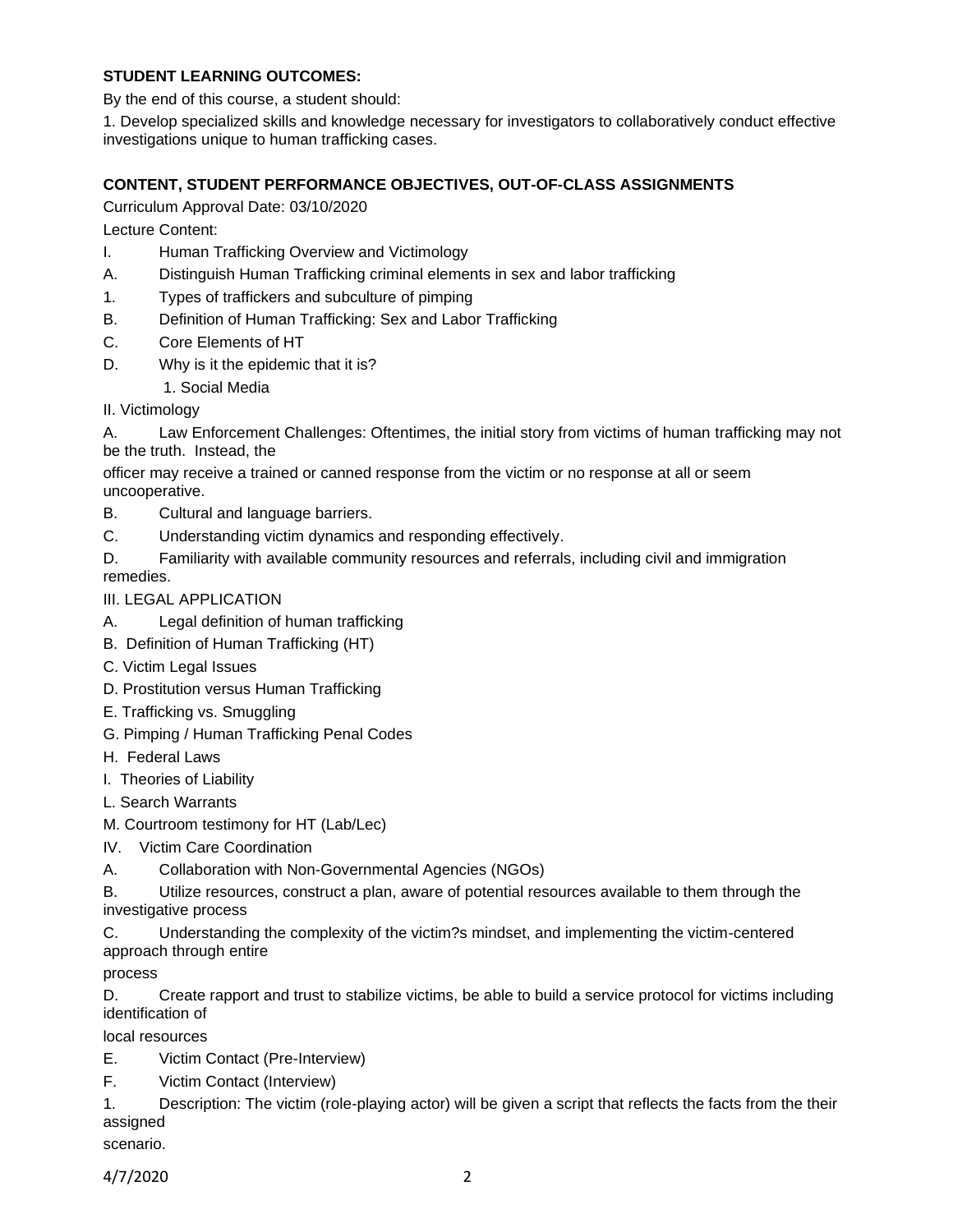2. Each group of investigators is responsible to present the overall case, including the victim interview to the Deputy

District Attorney for filing consideration. They will also use the information gleaned from this exercise to complete their presentation on the final module of the course.

V. LEARNING ACTIVITY: Role play with investigator and defense attorney. Discussion on best practices for HT investigations.

A. Miscellaneous Legal Issues

VI. LEARNING ACTIVITY: Role play with investigator and defense attorney. Discussion on best practices for HT investigations.

A. Miscellaneous Legal Issues:

- 1. Jurisdiction
- 2. Search Warrants
- VII. EVIDENCE IDENTIFICATION & COLLECTION
- A. Physical Locations & Vehicles
- B. Physical Evidence
- VIII. Suspect Interrogation
- A. Miranda
- B. Post-Arrest
- IX. PROACTIVE CASE DEVELOPMENT
- A. How to Initiate Cases

X. ETHICS AND INVESTIGATOR WELLNESS

- A. Role of the Investigator
- B. Personal Impacts
	- C. The Challenge
	- D. Defense Mechanisms
- E. Learning Activity: Boundary setting with HT victims and maintaining a professional relationship.
- XI. COURSE CLOSING

A. Final Evaluation: In Groups, present assigned case for filing consideration scoring at least 18 out of 24 on the Human

Trafficking Final Grading Rubric. 5 Human Trafficking Cases

Lab Content:

I. LEARNING ACTIVITY: 6 scenarios and determine if qualifies as HT. Elements: Human Trafficking occurs when a person is

induced by force, fraud or coercion to participate in

- a. Commercial Sex Acts Perform a sex act for money or anything of value
- b. Involuntary Servitude Work under the total or near-total control of another person or organization

c. Debt Bondage/Peonage - Forced to pay off a loan by working instead of paying money, for an agreed-upon or unclear

period of time (debt bondage) or even without an agreement as to the timeframe (peonage)

II. LEARNING ACTIVITY: Word association between Human Trafficking Victim and Prostitute. What connotations and factors

apply to each term?

III. LEARNING ACTIVITY: Stakeholders of HT, define roles and objectives, rank willingness to work with.

IV. LEARNING ACTIVITY: Chart and discuss risk factors and HT statistics to best understand causes for HT victimization

# **METHODS OF INSTRUCTION:**

Lecture Evaluation of participation in group scenarios Evaluation of written analyses for application of techniques Skills demonstration POST Exam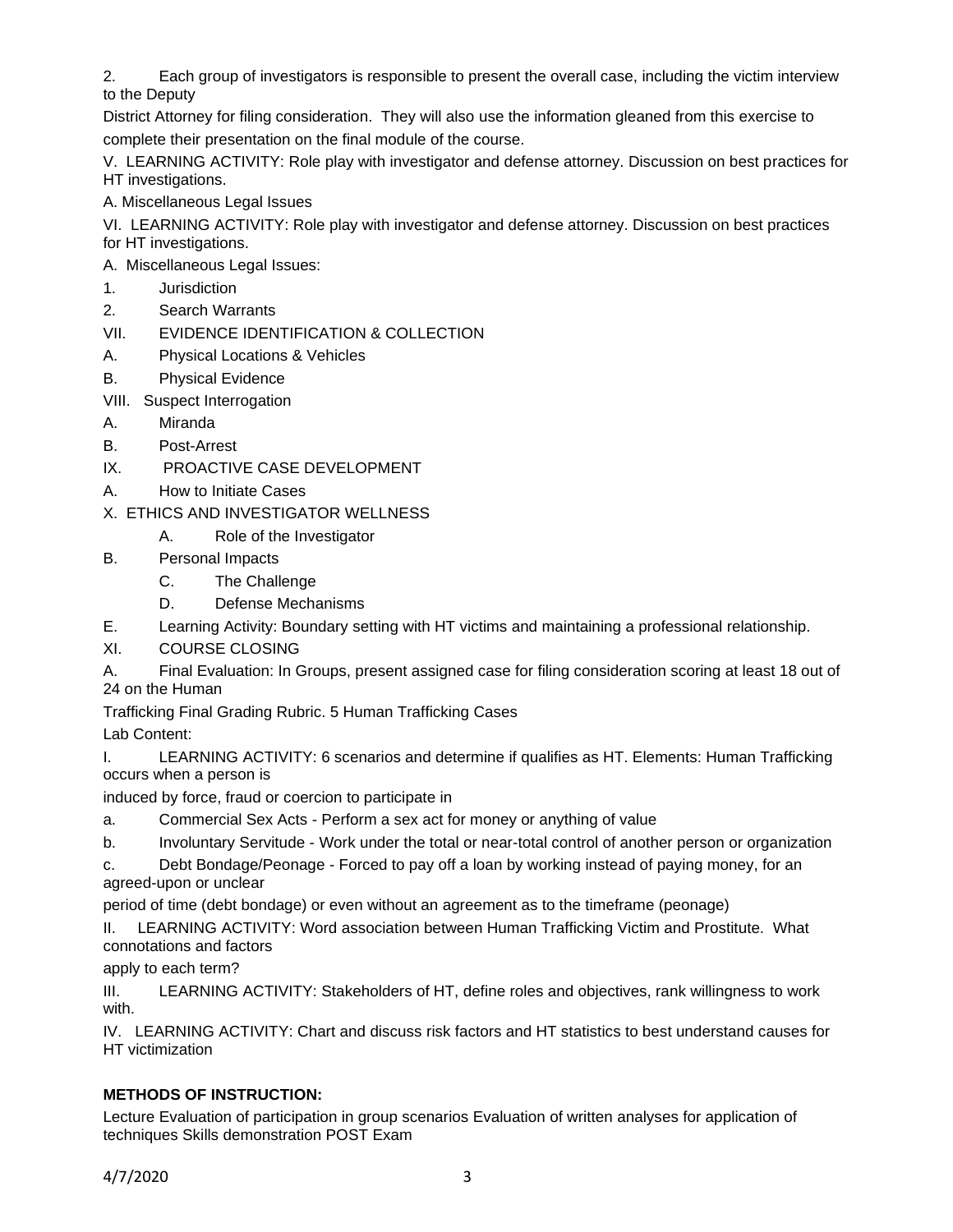# **OUT OF CLASS ASSIGNMENTS**:

Required Outside Hours: 54 Assignment Description: Reading Assignment from required textbook

### **METHODS OF EVALUATION:**

Writing assignments Percent of total grade: 30.00 % Evaluation of written analysis for content, for and application of investigation reports. Skill demonstrations Percent of total grade: 70.00 % Evaluation of learning activities and skills demonstration.

### **REPRESENTATIVE TEXTBOOKS:**

John Vanek. What You Need To Know About Human Trafficking and Modern Slavery . 2016. ISBN: 978-0-9971180-0-1 Reading Level of Text, Grade: 12